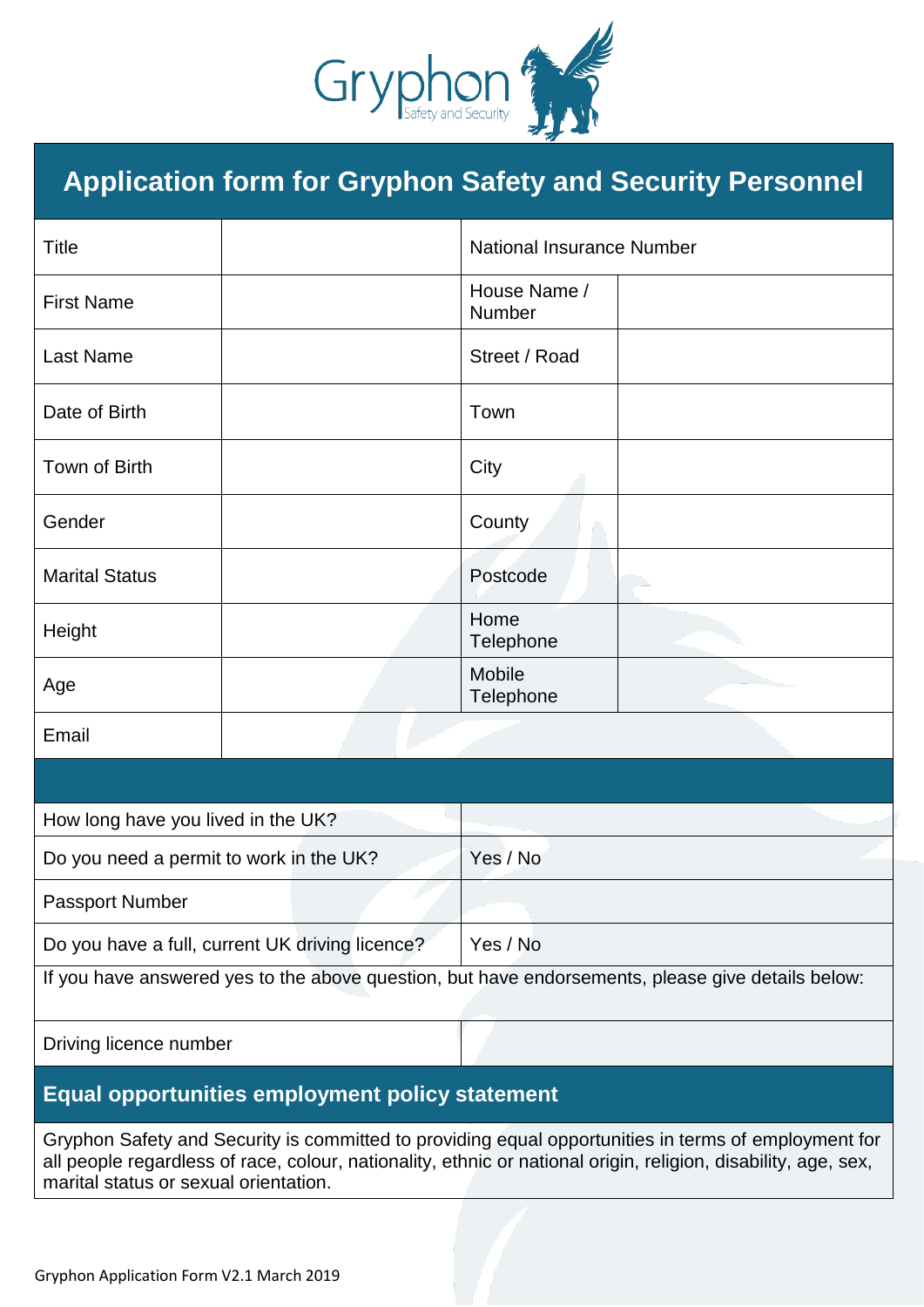| Please use the space below to provide any additional information you think is<br>relevant to your application.                                                                                          |                                                               |  |  |  |
|---------------------------------------------------------------------------------------------------------------------------------------------------------------------------------------------------------|---------------------------------------------------------------|--|--|--|
|                                                                                                                                                                                                         |                                                               |  |  |  |
|                                                                                                                                                                                                         |                                                               |  |  |  |
|                                                                                                                                                                                                         |                                                               |  |  |  |
|                                                                                                                                                                                                         |                                                               |  |  |  |
|                                                                                                                                                                                                         |                                                               |  |  |  |
|                                                                                                                                                                                                         | Yes / No                                                      |  |  |  |
| Do you have any Cautions or Convictions for<br>criminal offences, including motoring offences<br>and pending actions, subject to provisions at the<br>time of the Rehabilitation of Offenders Act 1974? |                                                               |  |  |  |
| If yes, please give details:                                                                                                                                                                            |                                                               |  |  |  |
|                                                                                                                                                                                                         |                                                               |  |  |  |
|                                                                                                                                                                                                         |                                                               |  |  |  |
|                                                                                                                                                                                                         |                                                               |  |  |  |
|                                                                                                                                                                                                         |                                                               |  |  |  |
|                                                                                                                                                                                                         |                                                               |  |  |  |
| Please indicate which of the following certificates you hold:                                                                                                                                           |                                                               |  |  |  |
| [ ] SIA Door Supervisor                                                                                                                                                                                 | Licence Number:                                               |  |  |  |
| [] Close Protection Operator                                                                                                                                                                            | <b>Expiry Date:</b><br>Licence Number:<br><b>Expiry Date:</b> |  |  |  |
| [ ] CCTV Operator                                                                                                                                                                                       | Licence Number:<br><b>Expiry Date:</b>                        |  |  |  |
| [ ] NVQ In Spectator Safety at Level 2 / 3 / 4<br>(Circle appropriate level)                                                                                                                            |                                                               |  |  |  |
| [ ] FAW / EFAW / FPOS / FPOSi / FREK (Circle<br>appropriate qualification)                                                                                                                              | <b>Expiry Date:</b>                                           |  |  |  |
| [ ] Fire Safety                                                                                                                                                                                         |                                                               |  |  |  |
| [ ] Health & Safety                                                                                                                                                                                     |                                                               |  |  |  |
| Any other relevant qualification                                                                                                                                                                        |                                                               |  |  |  |

## **PLEASE ENCLOSE A PHOTOCOPY OF YOUR CERTIFICATES**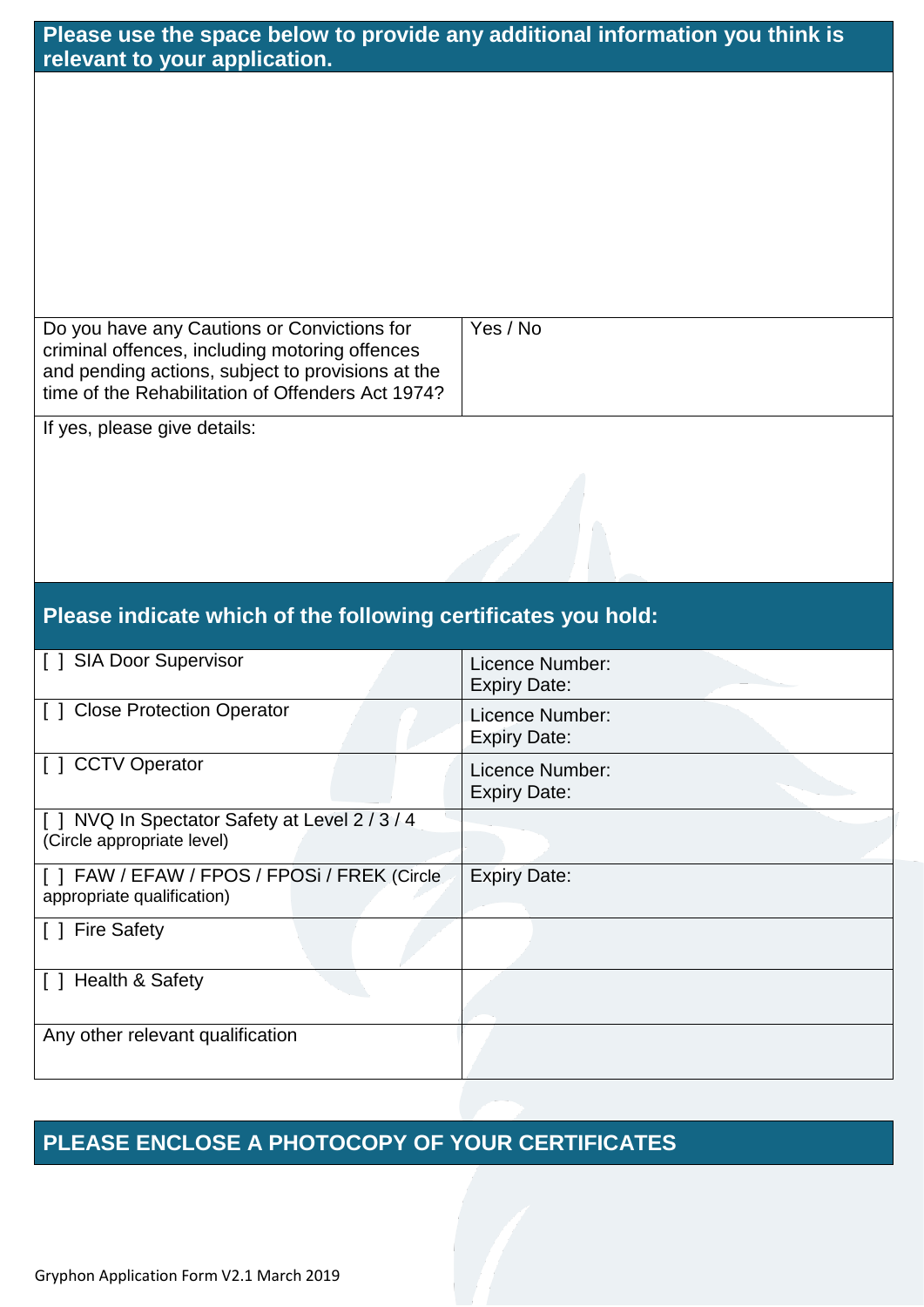#### **Declaration**

I certify that to the best of my knowledge, the information that I have given in my application for employment is true and complete and I understand that any false statement or omission to the Company of its representatives may lead to termination of employment without notice. I understand and agree that if required, I will make a Statutory Declaration in accordance with the provisions of the Statutory Declarations Act 1835 of confirmation of previous employment or unemployment. I authorise the Company of its agents to approach Government agencies, former employers, educational establishments, criminal justice agencies and personal referees for information relating to and verification of my employment/unemployment record. I consent to the Company's reasonable processing of any personal information obtained for the purpose of establishing my medical condition and future fitness to perform my duties. I accept that I may be required to undergo a medical examination where requested by the Company. Subject to the Access to Medical Reports Act 1988, I consent to the results of such examinations to be given to the Company and authorise the Company to make a consumer information search with a credit reference agency, which will keep a record od that search and may share that information with other credit reference agencies. I further declare that any documents that I provide as proof of my identity, proof of address, proof of right to work and any other documents that I provide are genuine and give my consent for these documents to be examined under a UV scanner or similar device. I acknowledge that falsified documents may be reported to the appropriate authority.

### **Data Protection Act 2018 and General Data Protection Regulations**

The Company will use the information you have given on your application form (together with any information which we obtain with your consent from third parties) for assessing your suitability for employment. It may be necessary to disclose your information to our agents and other service providers. By returning this form to the Company, you consent to our processing personal data about you where this is necessary, for example information about your credit status, ethnic origin or criminal offences. You also consent to the transfer of your information to your current and future potential employers where this is necessary (this may be companies operating abroad if you apply for with outside the United Kingdom). Your information will be held on our computer database and/or in our paper filing systems. By signing below you agree to this process and confirm that you do not have a criminal record subject to the current Rehabilitation of Offenders Act and any amendments. You have the right to apply for a copy of you r information and to have any inaccuracies corrected.

#### **Disclosure**

You are applying for a position of trust and in the event of being offered employment by the Company we may apply for a Disclosure. However, having a criminal record does not necessarily bar you from employment. By signing this document you allow the Company to see a copy of the Disclosure. The Disclosure information is not retained i.e. it is disposed of within the timescales recommended in the DBS Code of Practice.

#### **Screening**

Any offer of employment is subject to satisfactory screening, that the applicant consents to being screened and will provide information as required. That the information provided is correct, and the applicant acknowledges that any false statements or omissions could lead to termination of employment.

| Please tick the box to show you agree to the above terms and conditions [ |  |  |  |  |
|---------------------------------------------------------------------------|--|--|--|--|
| Signed:                                                                   |  |  |  |  |
| Date:                                                                     |  |  |  |  |